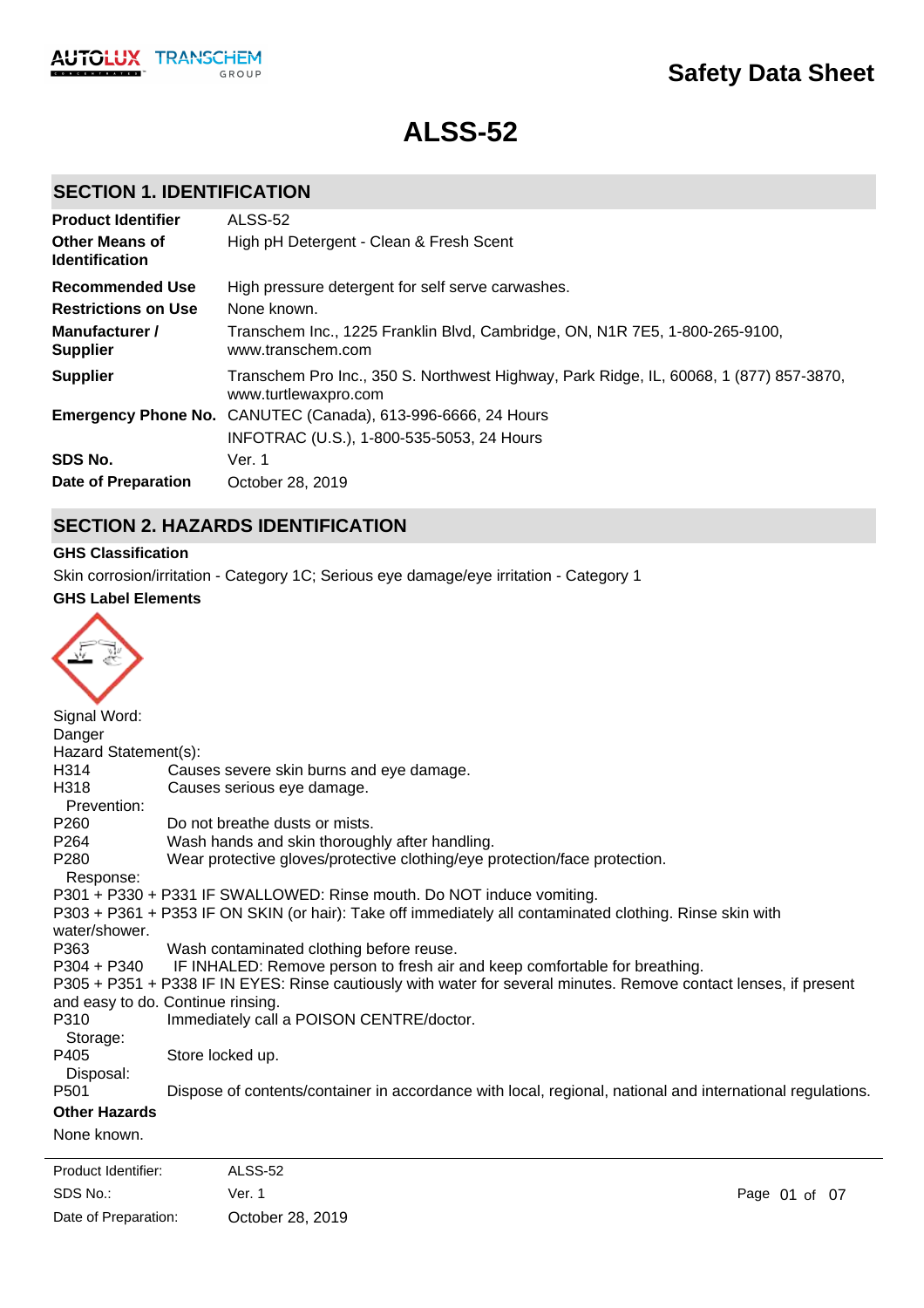### **SECTION 3. COMPOSITION/INFORMATION ON INGREDIENTS**

| <b>Chemical Name</b>                                                     | <b>CAS No.</b> | %       | <b>Other Identifiers</b>            |
|--------------------------------------------------------------------------|----------------|---------|-------------------------------------|
| Sodium Metasilicate                                                      | 6834-92-0      | $3 - 7$ | IN/A                                |
| Sulfonic acids, C14-16-alkane hydroxy and<br>C14-16-alkene, sodium salts | 68439-57-6     | $3 - 7$ | Sodium olefin Sulfonate             |
| Alcohols, C9-11, ethoxylated, liquids                                    | 68439-46-3     | $3 - 7$ | Alcohol ethoxylate                  |
| Tetrasodium EDTA                                                         | 64-02-8        | $1 - 5$ | Ethylenediaminetetraacetic<br>lacid |
| Sodium hydroxide                                                         | 1310-73-2      | $1 - 5$ | Caustic soda                        |
| Potassium hydroxide                                                      | 1310-58-3      | $1 - 5$ | Caustic Potash                      |

#### **Notes**

The specific chemical identity and/or exact percentage of composition (concentration) has been withheld as a trade secret.

### **SECTION 4. FIRST-AID MEASURES**

### **First-aid Measures**

### **Inhalation**

Move to fresh air. If breathing is difficult, trained personnel should administer emergency oxygen if advised to do so by Poison Centre or doctor. Get medical advice/attention if you feel unwell or are concerned.

### **Skin Contact**

Take off contaminated clothing, shoes and leather goods (e.g. watchbands, belts). Immediately wash gently and thoroughly with lukewarm, gently flowing water and mild soap for 15-20 minutes. Thoroughly clean clothing, shoes and leather goods before reuse or dispose of safely. Immediately call a Poison Centre or doctor.

### **Eye Contact**

Immediately rinse the contaminated eye(s) with lukewarm, gently flowing water for 15-20 minutes, while holding the eyelid(s) open. Remove contact lenses, if present and easy to do. Immediately call a Poison Centre or doctor. **Ingestion**

Never give anything by mouth if victim is rapidly losing consciousness, or is unconscious or convulsing. Do not induce vomiting. Rinse mouth with water. Drink large amounts of water. Immediately call a Poison Centre or doctor.

### **Most Important Symptoms and Effects, Acute and Delayed**

If on skin: may burn the skin. Permanent scarring may result. If in eyes: may cause serious eye damage. May irritate or burn the eyes. Permanent damage including blindness may result.

### **Immediate Medical Attention and Special Treatment**

**Target Organs**

Eyes, skin.

#### **Special Instructions**

Rinse affected area (skin, eyes) thoroughly with water.

**Special Protective Equipment and Precautions for Fire-fighters**

### **Medical Conditions Aggravated by Exposure**

None known.

### **SECTION 5. FIRE-FIGHTING MEASURES**

### **Extinguishing Media**

### **Suitable Extinguishing Media**

Carbon dioxide, dry chemical powder, appropriate foam, water spray or fog.

### **Unsuitable Extinguishing Media**

None known.

### **Specific Hazards Arising from the Chemical**

Review Section 10 (Stability and Reactivity) for additional information. Very toxic carbon monoxide, carbon dioxide; corrosive, oxidizing nitrogen oxides; products of incomplete combustion.

| Product Identifier:  | ALSS-52          |
|----------------------|------------------|
| SDS No.:             | Ver. 1           |
| Date of Preparation: | October 28, 2019 |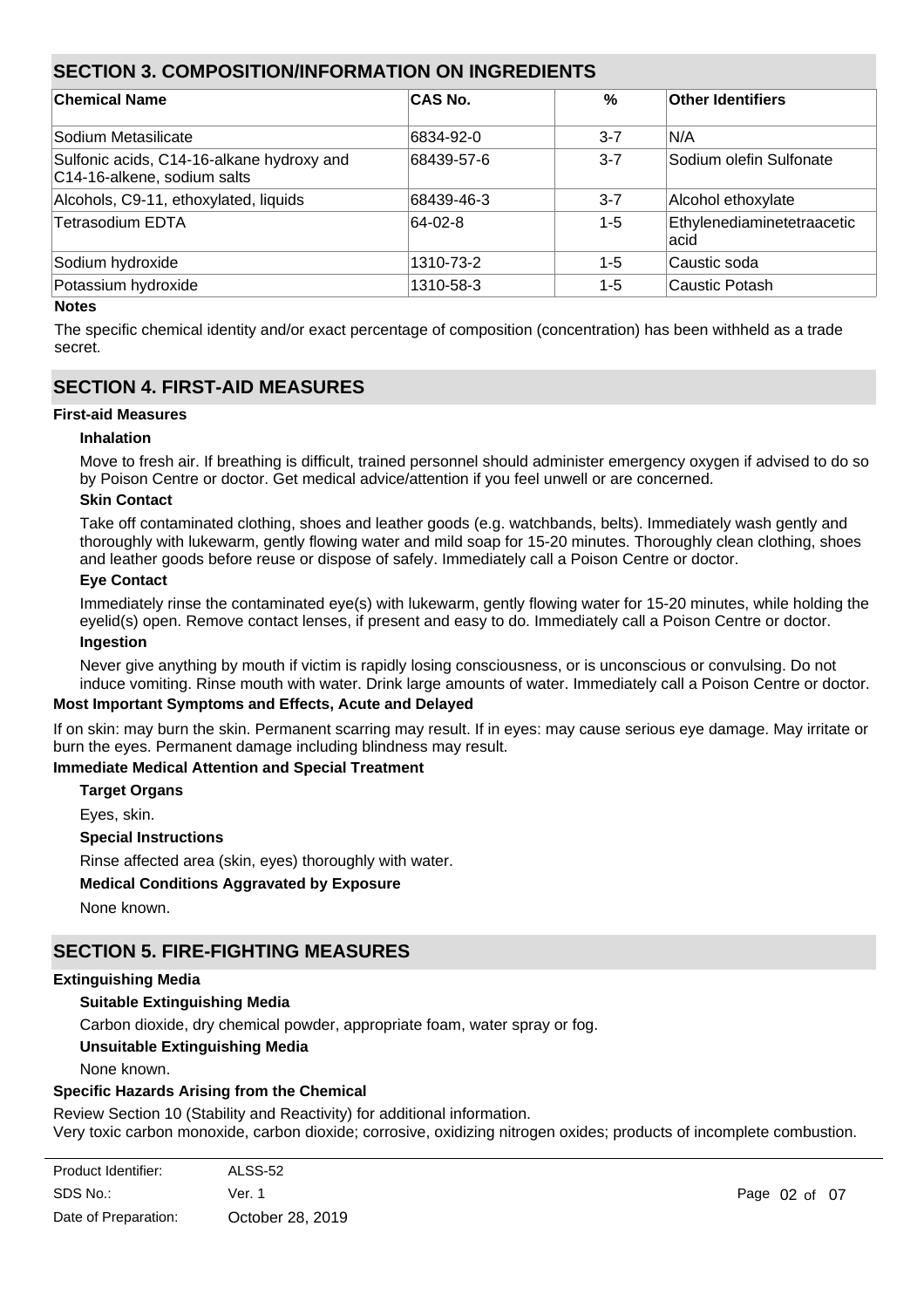### **Special Protective Equipment and Precautions for Fire-fighters**

Review Section 6 (Accidental Release Measures) for important information on responding to leaks/spills. See Skin Protection in Section 8 (Exposure Controls/Personal Protection) for advice on suitable chemical protective materials.

### **SECTION 6. ACCIDENTAL RELEASE MEASURES**

### **Personal Precautions, Protective Equipment, and Emergency Procedures**

Use the personal protective equipment recommended in Section 8 of this safety data sheet.

#### **Environmental Precautions**

Concentrated product: it is good practice to prevent releases into the environment. Do not allow into any sewer, on the ground or into any waterway.

### **Methods and Materials for Containment and Cleaning Up**

Review Section 7 (Handling) of this safety data sheet before proceeding with clean-up.

Small spills or leaks: contain and soak up spill with absorbent that does not react with spilled product. Place used absorbent into suitable, covered, labelled containers for disposal.

Large spills or leaks: dike spilled product to prevent runoff. Remove or recover liquid using pumps or vacuum equipment.

Review Section 13 (Disposal Considerations) of this safety data sheet. Contact emergency services and manufacturer/supplier for advice.

#### **Other Information**

Report spills to local health, safety and environmental authorities, as required.

### **SECTION 7. HANDLING AND STORAGE**

#### **Precautions for Safe Handling**

Do not get in eyes, on skin or on clothing. Avoid release to the environment. Wear personal protective equipment to avoid direct contact with this chemical. See Section 13 (Disposal Considerations) of this safety data sheet.

#### **Conditions for Safe Storage**

Store in an area that is: cool, dry, well-ventilated, separate from incompatible materials (see Section 10: Stability and Reactivity). Comply with all applicable health and safety regulations, fire and building codes.

### **SECTION 8. EXPOSURE CONTROLS/PERSONAL PROTECTION**

#### **Control Parameters**

|                      | <b>ACGIH TLV®</b>  |                                                 | <b>OSHA PEL</b> |                | <b>AIHA WEEL</b> |            |
|----------------------|--------------------|-------------------------------------------------|-----------------|----------------|------------------|------------|
| <b>Chemical Name</b> | <b>TWA</b>         | <b>STEL</b>                                     | <b>TWA</b>      | <b>Ceiling</b> | 8-hr TWA         | <b>TWA</b> |
| Sodium hydroxide     |                    | $ 2 \text{ mg/m}3 \text{ C}$ $ 2 \text{ mg/m}3$ |                 |                |                  |            |
| Potassium hydroxide  | $2 \text{ mg/m}$ 3 |                                                 |                 |                |                  |            |

#### **Appropriate Engineering Controls**

General ventilation is usually adequate. Use local exhaust ventilation, if general ventilation is not adequate to control amount in the air. Provide eyewash and safety shower if contact or splash hazard exists.

#### **Individual Protection Measures**

#### **Eye/Face Protection**

Wear chemical safety goggles and face shield when contact is possible.

#### **Skin Protection**

Wear chemical protective clothing e.g. gloves, aprons, boots.

Suitable materials are: polyvinyl chloride, neoprene rubber, latex rubber.

#### **Respiratory Protection**

Not normally required if product is used as directed.

### **SECTION 9. PHYSICAL AND CHEMICAL PROPERTIES**

### **Basic Physical and Chemical Properties**

**Odour** Fresh scent

Appearance Light green liquid.

| Product Identifier:  | ALSS-52          |
|----------------------|------------------|
| SDS No.:             | Ver. 1           |
| Date of Preparation: | October 28, 2019 |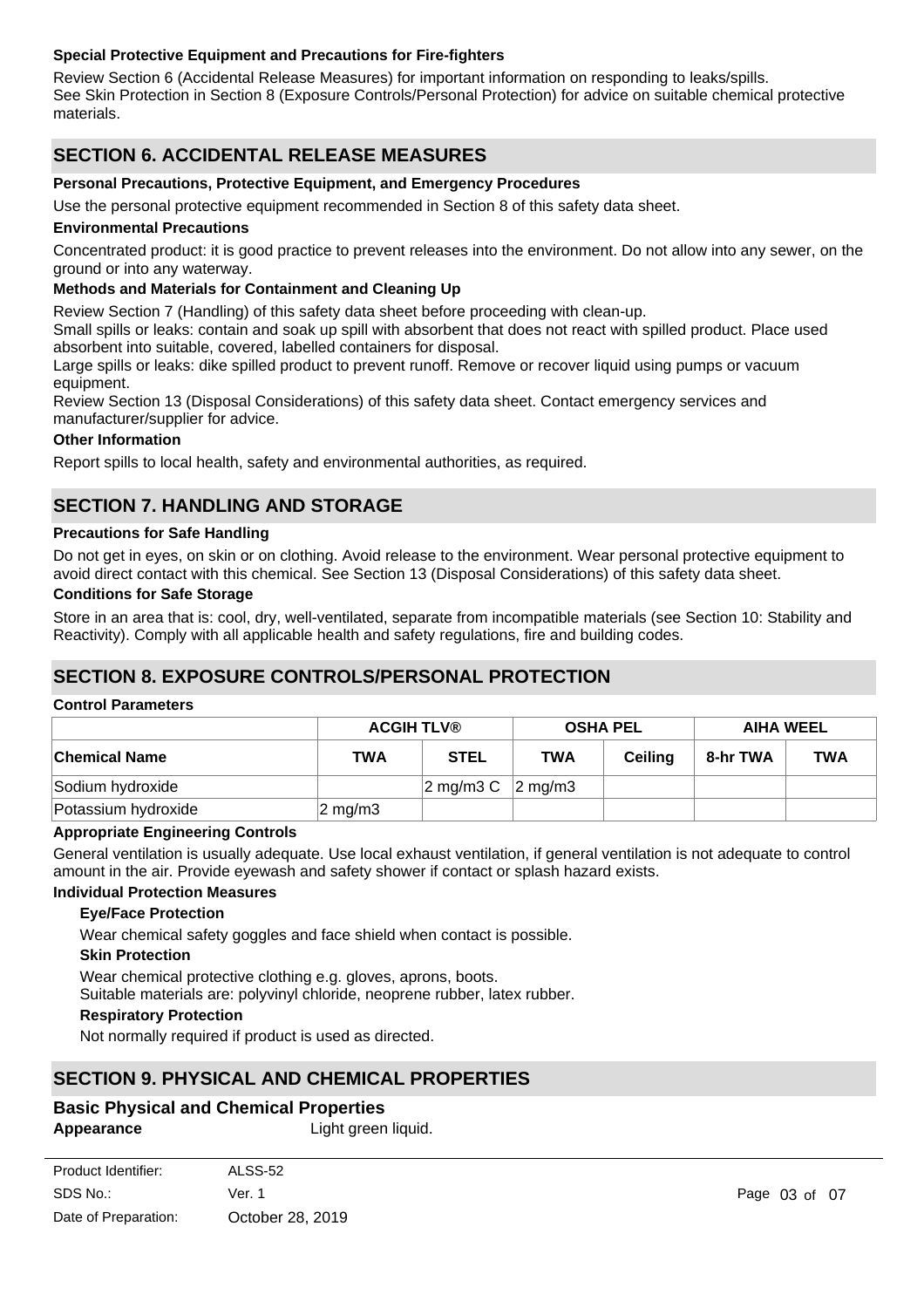| <b>Odour Threshold</b><br>Not available<br>>12.8<br>рH<br>Not available (melting); Not available (freezing)<br><b>Melting Point/Freezing Point</b><br>212 °F (100 °C)<br><b>Initial Boiling Point/Range</b><br><b>Flash Point</b><br>Not applicable<br><b>Evaporation Rate</b><br>Not available<br><b>Flammability (solid, gas)</b><br>Not available<br><b>Upper/Lower Flammability or</b><br>Not applicable (upper); Not applicable (lower)<br><b>Explosive Limit</b><br><b>Vapour Pressure</b><br>Not applicable<br>Vapour Density (air = 1)<br>Not available<br><b>Relative Density (water = 1)</b><br>1.1<br>Soluble in water<br><b>Solubility</b><br><b>Partition Coefficient,</b><br>Not available<br>n-Octanol/Water (Log Kow)<br><b>Auto-ignition Temperature</b><br>Not available<br><b>Decomposition Temperature</b><br>Not available<br><b>Viscosity</b><br>Not available (kinematic) | Odour | Fresh scent |
|--------------------------------------------------------------------------------------------------------------------------------------------------------------------------------------------------------------------------------------------------------------------------------------------------------------------------------------------------------------------------------------------------------------------------------------------------------------------------------------------------------------------------------------------------------------------------------------------------------------------------------------------------------------------------------------------------------------------------------------------------------------------------------------------------------------------------------------------------------------------------------------------------|-------|-------------|
|                                                                                                                                                                                                                                                                                                                                                                                                                                                                                                                                                                                                                                                                                                                                                                                                                                                                                                  |       |             |
|                                                                                                                                                                                                                                                                                                                                                                                                                                                                                                                                                                                                                                                                                                                                                                                                                                                                                                  |       |             |
|                                                                                                                                                                                                                                                                                                                                                                                                                                                                                                                                                                                                                                                                                                                                                                                                                                                                                                  |       |             |
|                                                                                                                                                                                                                                                                                                                                                                                                                                                                                                                                                                                                                                                                                                                                                                                                                                                                                                  |       |             |
|                                                                                                                                                                                                                                                                                                                                                                                                                                                                                                                                                                                                                                                                                                                                                                                                                                                                                                  |       |             |
|                                                                                                                                                                                                                                                                                                                                                                                                                                                                                                                                                                                                                                                                                                                                                                                                                                                                                                  |       |             |
|                                                                                                                                                                                                                                                                                                                                                                                                                                                                                                                                                                                                                                                                                                                                                                                                                                                                                                  |       |             |
|                                                                                                                                                                                                                                                                                                                                                                                                                                                                                                                                                                                                                                                                                                                                                                                                                                                                                                  |       |             |
|                                                                                                                                                                                                                                                                                                                                                                                                                                                                                                                                                                                                                                                                                                                                                                                                                                                                                                  |       |             |
|                                                                                                                                                                                                                                                                                                                                                                                                                                                                                                                                                                                                                                                                                                                                                                                                                                                                                                  |       |             |
|                                                                                                                                                                                                                                                                                                                                                                                                                                                                                                                                                                                                                                                                                                                                                                                                                                                                                                  |       |             |
|                                                                                                                                                                                                                                                                                                                                                                                                                                                                                                                                                                                                                                                                                                                                                                                                                                                                                                  |       |             |
|                                                                                                                                                                                                                                                                                                                                                                                                                                                                                                                                                                                                                                                                                                                                                                                                                                                                                                  |       |             |
|                                                                                                                                                                                                                                                                                                                                                                                                                                                                                                                                                                                                                                                                                                                                                                                                                                                                                                  |       |             |
|                                                                                                                                                                                                                                                                                                                                                                                                                                                                                                                                                                                                                                                                                                                                                                                                                                                                                                  |       |             |
|                                                                                                                                                                                                                                                                                                                                                                                                                                                                                                                                                                                                                                                                                                                                                                                                                                                                                                  |       |             |

## **SECTION 10. STABILITY AND REACTIVITY**

**Chemical Stability** Normally stable. **Conditions to Avoid** Incompatible materials. **Incompatible Materials** Strong oxidizing agents (e.g. perchloric acid), strong reducing agents (e.g. hydrides). **Hazardous Decomposition Products** None known. **Possibility of Hazardous Reactions** None known. **Reactivity** Not reactive.

## **SECTION 11. TOXICOLOGICAL INFORMATION**

### **Likely Routes of Exposure**

Inhalation; skin contact; eye contact; ingestion.

### **Acute Toxicity**

| <b>Chemical Name</b>                                                        | <b>LC50</b>                             | LD50 (oral)           | LD50 (dermal)              |
|-----------------------------------------------------------------------------|-----------------------------------------|-----------------------|----------------------------|
| Tetrasodium EDTA                                                            | $> 1-5$ mg/L (rat) (4-hour<br>exposure) | 1780 mg/kg (rat)      |                            |
| Sodium Metasilicate                                                         |                                         | 1153 mg/kg (rat)      |                            |
| Sodium hydroxide                                                            |                                         | 500 mg/kg (rabbit)    | 1350 mg/kg (rabbit)        |
| Sulfonic acids,<br>C14-16-alkane hydroxy and<br>C14-16-alkene, sodium salts | 52-206 mg/L (rat)                       | 2079-2340 mg/kg (rat) | 6300-160000 mg/kg (rabbit) |
| Alcohols, C9-11, ethoxylated,<br>liquids                                    |                                         | 1378 mg/kg (rat)      | $>$ 2000 mg/kg (rabbit)    |
| Potassium hydroxide                                                         |                                         | 365 mg/kg (rat)       | $> 1260$ mg/kg (rabbit)    |

**Product Identifier:** ALSS-52 SDS No.: Date of Preparation: Ver. 1 Page 04 of 07 October 28, 2019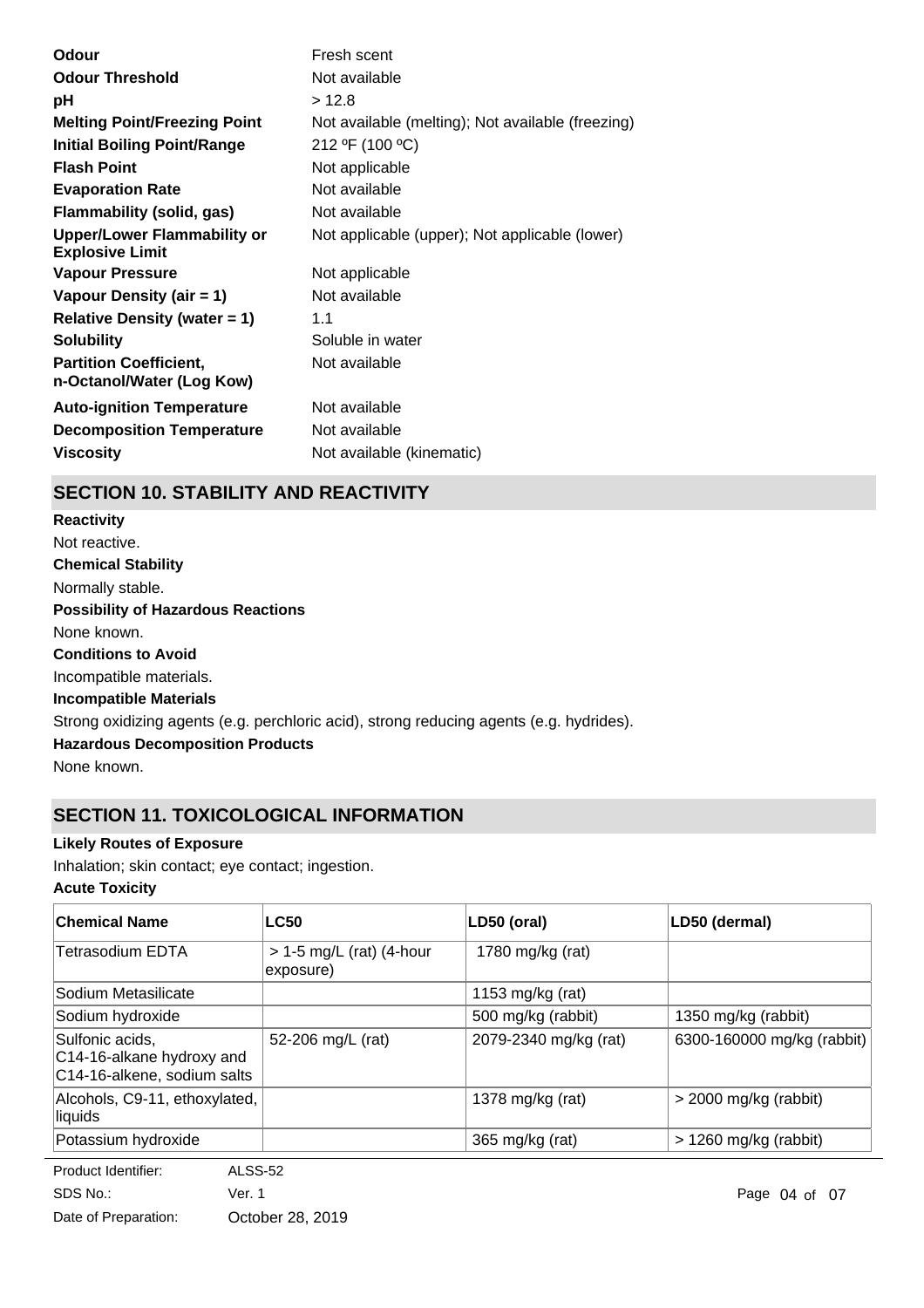### **Skin Corrosion/Irritation**

Contact can cause pain, redness, burns, and blistering. Permanent scarring can result.

### **Serious Eye Damage/Irritation**

Contact causes severe burns with redness, swelling, pain and blurred vision. Permanent damage including blindness can result.

### **STOT (Specific Target Organ Toxicity) - Single Exposure**

#### **Inhalation**

Can cause nose, throat and respiratory tract irritation, coughing and headache.

#### **Ingestion**

May cause irritation of the mouth, throat and stomach. Symptoms may include nausea, vomiting, stomach cramps and diarrhea.

### **Aspiration Hazard**

No information was located.

### **STOT (Specific Target Organ Toxicity) - Repeated Exposure**

Symptoms may include dry, red, cracked skin (dermatitis).

### **Respiratory and/or Skin Sensitization**

#### No information was located.

### **Carcinogenicity**

Contains 2-butoxyethanol. (2-butoxyethanol) IARC: Group 3 – Not classifiable as to its carcinogenicity to humans. ACGIH®: A3 – Confirmed animal carcinogen.

### **Reproductive Toxicity**

**Development of Offspring**

No indication from ingredients.

**Sexual Function and Fertility**

No indication from ingredients.

**Effects on or via Lactation**

No indication from ingredients.

### **Germ Cell Mutagenicity**

No information was located.

#### **Interactive Effects**

No information was located.

### **SECTION 12. ECOLOGICAL INFORMATION**

All components of this product are biodegradable by Regulation (EC) No 648/2004.

#### **Toxicity**

### **Acute Aquatic Toxicity**

| <b>Chemical Name</b>                                           | <b>LC50 Fish</b>                                                             | <b>EC50 Crustacea</b>                                        | <b>ErC50 Aquatic</b><br><b>Plants</b> | ErC50 Algae |
|----------------------------------------------------------------|------------------------------------------------------------------------------|--------------------------------------------------------------|---------------------------------------|-------------|
| Tetrasodium EDTA                                               | 34-62 mg/L<br>(Lepomis<br>macrochirus<br>(bluegill); 96-hour;<br>static)     | 113 mg/L (Daphnia<br>magna (water flea);<br>48-hour; static) |                                       |             |
| Sodium Metasilicate                                            | 210 mg/L (96-hour)                                                           | 216 mg/L (96-hour)                                           |                                       |             |
| Sodium hydroxide                                               | 45.4 mg/L<br>(Oncorhynchus<br>mykiss (rainbow<br>trout); 96-hour;<br>static) | 100 mg/L (Daphnia<br>magna (water flea);<br>48-hour)         |                                       |             |
| Sulfonic acids,<br>C14-16-alkane hydroxy<br>and C14-16-alkene, | $3.5 - 5$ mg/L<br>$(96$ -hour)                                               | 4.53 (Daphnia<br>magna (water flea);<br>48-hour)             |                                       |             |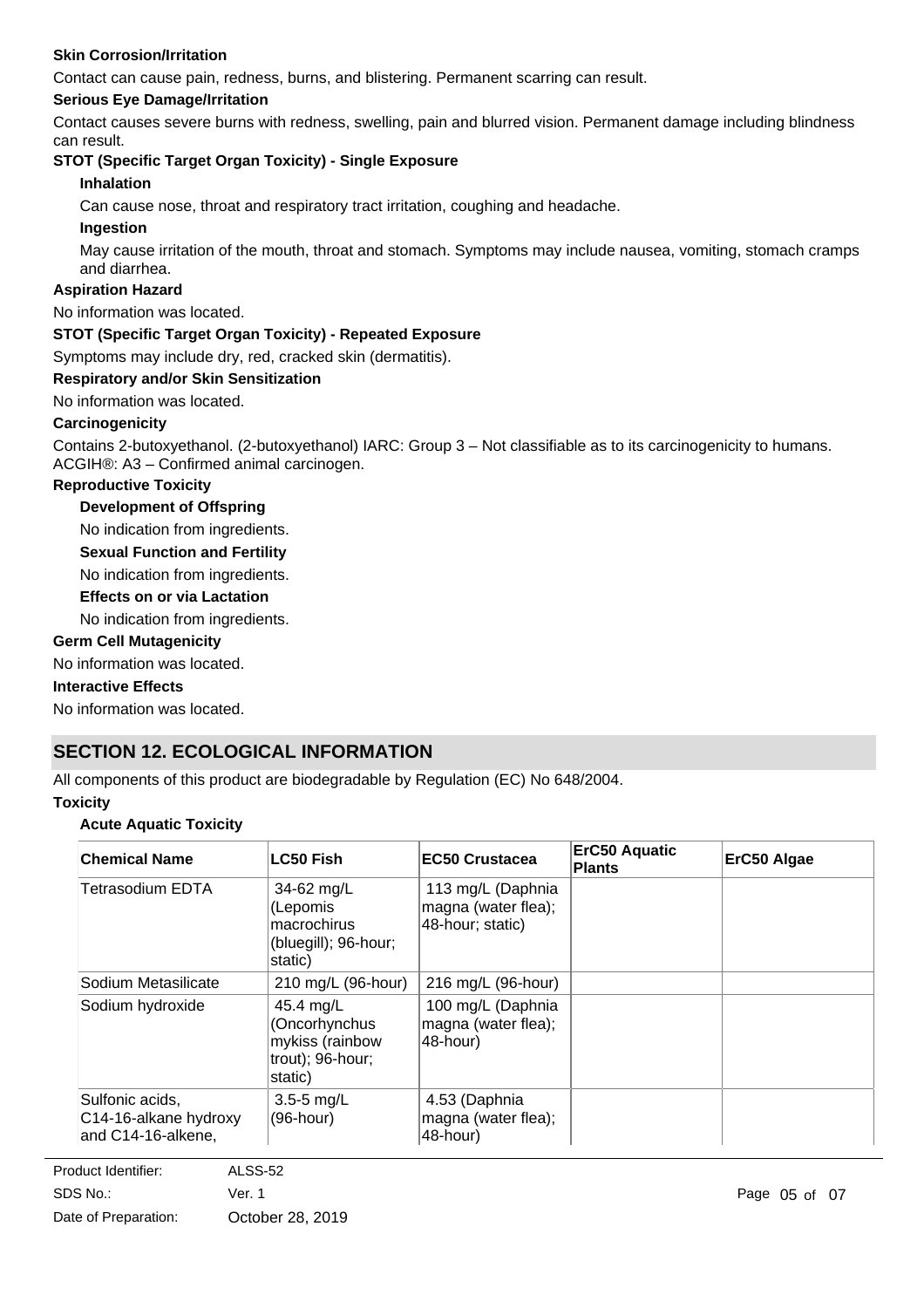| sodium salts                             |                                                                                  |                                                      |  |
|------------------------------------------|----------------------------------------------------------------------------------|------------------------------------------------------|--|
| Alcohols, C9-11,<br>ethoxylated, liquids | 11 mg/L<br>(Pimephales<br>promelas (fathead<br>minnow); 96-hour;<br>fresh water) | 5.3 mg/L (Daphnia<br>magna (water flea);<br>48-hour) |  |
| Potassium hydroxide                      | 80 mg/L (96-hour)                                                                | 56 mg/L (48-hour)                                    |  |

### **Chronic Aquatic Toxicity**

| <b>Chemical Name</b>                     | <b>NOEC Fish</b> | EC50 Fish | <b>INOEC Crustacea</b> | <b>IEC50 Crustacea</b> |
|------------------------------------------|------------------|-----------|------------------------|------------------------|
| Alcohols, C9-11,<br>ethoxylated, liquids | 1.5 mg/L         |           |                        |                        |

### **Persistence and Degradability**

(Tetrasodium EDTA) By using samples from a river, a ditch and a lake as inocula in the closed bottle test, a biodegradation between 60 and 83% was obtained after 49 days at pH 6.5, whereas between 53 and 72% were obtained after 28 days at pH 8.0.

### **SECTION 13. DISPOSAL CONSIDERATIONS**

### **Disposal Methods**

Review federal, state/provincial, and local government requirements prior to disposal.

### **SECTION 14. TRANSPORT INFORMATION**

| <b>Regulation</b> | UN No. | <b>Proper Shipping Name</b>                                                   | <b>Transport Hazard</b><br>Class(es) | <b>Packing</b><br>Group |
|-------------------|--------|-------------------------------------------------------------------------------|--------------------------------------|-------------------------|
| ∣Canadian TDG     | 3266   | CORROSIVE LIQUID, Basic, Inorganic (Sodium<br>Metasilicate, Sodium hydroxide) | Class 8                              | Ш                       |
| <b>IUS DOT</b>    | 3266   | CORROSICE LIQUID, Basic, Inorganic (Sodium<br>Metasilicate, Sodium hydroxide) | Class 8                              | Ш                       |

**Special Precautions** Not applicable

### **for User**

### **Transport in Bulk According to Annex II of MARPOL 73/78 and the IBC Code**

Not applicable

### **SECTION 15. REGULATORY INFORMATION**

### **Safety, Health and Environmental Regulations**

#### **Canada**

### **Domestic Substances List (DSL) / Non-Domestic Substances List (NDSL)**

All ingredients are listed on the DSL/NDSL.

### **USA**

### **Toxic Substances Control Act (TSCA) Section 8(b)**

All ingredients are on the TSCA Inventory or are exempt from TSCA Inventory requirements under 40 CFR 720.

### **Additional USA Regulatory Lists**

SARA Title III - Section 313: 2-butoxyethanol (CAS: 111-76-2). New Jersey Right To Know: Sodium Hydroxide (CAS: 1310-73-2); Potassium hydroxide (CAS: 1310-58-3); 2-butoxyethanol (CAS: 111-76-2). California Proposition 65: No listed substances are known to be present.

### **SECTION 16. OTHER INFORMATION**

| <b>NFPA Rating</b><br><b>SDS Prepared By</b><br>Date of Preparation | Flammability - 0<br>Health - 2<br><b>Technical Group</b><br>October 28, 2019 | Instability - 0 |               |
|---------------------------------------------------------------------|------------------------------------------------------------------------------|-----------------|---------------|
| Product Identifier:                                                 | ALSS-52                                                                      |                 |               |
| SDS No.:                                                            | Ver. 1                                                                       |                 | Page 06 of 07 |
| Date of Preparation:                                                | October 28, 2019                                                             |                 |               |